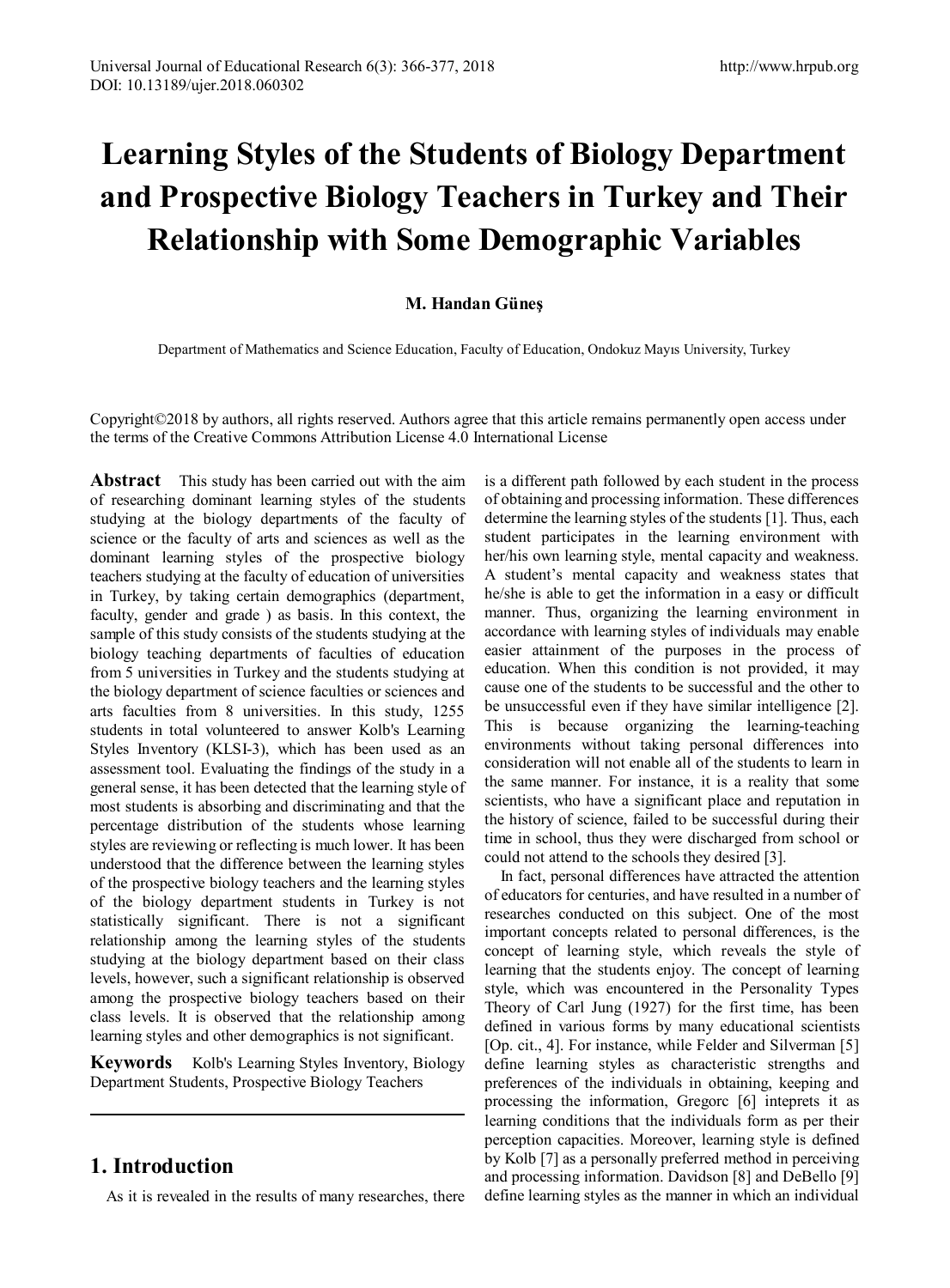obtains, processes, and keeps information, whereas; Dunn and Dunn [10] interprets it as a path which differs according to each individual and starts with the individual's concentration on the new and difficult information and continues with the process of obtaining the information and placing it in mind. James and Gardner [11] defines learning styles as conditions in which what is intended to be learned by the learners is perceived, processed, kept and recalled in the most efficient and effective manner, and as a complex behavior style. Based on these definitions, we can specify that everyone has a different thinking and learning manner, that the beneficial learning style for each student is her/his own learning style, and that the student's learning style determines his/her perception, his/her relations with other people and his/her learning.

In literature, it is observed that many models have been developed on learning styles. The ones that are used the most are the models developed by Kolb, McCarthy, Within, Jung, Dunn and Dunn, Reid and Grasha. And as per each model, the nature of learning styles and manners of distinction of learning styles are different from each other. Thus, within the scope of these models, many different measuring tools have been developed in order to reveal these differences in the learning process of the students [5, 12, 13, 7, 14]. In some studies performed, it is claimed that learning styles developed by David Kolb, and Kolb's Empiric Learning Theory, which is based on the referred learning styles, are one of the most well known learning theories in higher education [15, 16, 17, 18, 19]. Kolb, while forming the experiential learning theory, was affected by the learning models of Dewey, Lewin and Piaget. Many studies [20, 21] have been performed and are still being performed for the implementation and improvement of the theory [7] that was first stated in 1971. Kolb has developed a simple scale called as Learning Style Inventory (LSI), in order to assess the personal tendencies about learning. This scale has gained acceptance in many fields, and was translated in to many languages including Turkish [22, 23, 24, 25].

Empiric learning theory [7] of Kolb, which is different from other cognitive learning theories, emphasizes the role of experiences in the process of empiric learning, and defines learning as conversion of information and experiences. Hence, it is discussed that there are two dimensions in the learning process including comprehension and conversion. These two dimensions support each other despite being independent from each other. In this direction, four learning manners are defined in the learning style model developed by Kolb. These learning manners are "concrete experience", "reflective observation", "abstract conceptualization" and "active experience". The paths of learning that represent each learning manner are different from each other. Learning by "feeling" is in subject for concrete experience, learning by "watching, listening" is for reflective observation, learning by "thinking" is for abstract conceptualization and learning by "doing" is for active experience. The learning style of each individual is a component of these four basic learning manners. These learning styles are "diverging", which isthe combination of concrete experience and reflective observation learning manners, "assimilating", which is the combination of reflective observation and abstract conceptualization learning manners, "converging", which is the combination of abstract conceptualization and active experience learning manners, and "accommodating", which is the combination of concrete experience an active experience learning manners [7].

According to this theory of Kolb, learning styles are in the form of a cycle, and everyone is at a point of this cycle. Thus, in the whole education process or at any part of it, this theory may be implemented by using suitable teaching methods and techniques in the four stages of learning cycle including concrete experience, reflective observation, abstract conceptualization, active experience and by systematically involving students in the stages of this learning cycle. Each stage of Kolb's learning cycle addresses different learning styles (diverging, assimilating, converging, accommodating). According to this, the ones adopting diverging learn the best when they are extensively informed and when they are able to perform observation on the subject to be learned; the ones adopting assimilating learn the best when theories having a concrete logic regarding the subject are presented to them; the ones adopting converging learn the best when environments in which they can implement the concepts and theories regarding the subject are provided them; and the ones adopting accommodating learn the best when they experience the subject to be learned or do it in person. In this context, while implementing the learning cycle of Kolb in the courses, it is required to organize the learning and teaching environments by taking into account of the learning characteristics of the students with different learning styles [26, 27, 28, 29].

By some studies, it was concluded that it is possible to learn more easily and rapidly if the learning styles are concentrated on student's means of getting, processing and recalling information in the learning process. Moreover, it is believed that this condition could enable the students to be more efficient in the courses and that they will be able to generate solutions for the problems in a faster way; and that it will enable them to feel confident and to be able to develop a positive attitude for the courses and school by decreasing the level of uneasiness [30, 31, 32, 33, 34]. Kolb, Boyatzis and Mainemelis [35] emphasize that the effects of personality types, early specialization in education, professional life, role of the individual in the job and applicable competences on the learning styles have recently been examined. Moreover, by specifying in their studies that the professions of the individuals affect their dominant learning style, they state that the ones involved in engineering prefer converging learning style; the ones involved in professions relevant to education prefer assimilating learning style; the ones in professions relevant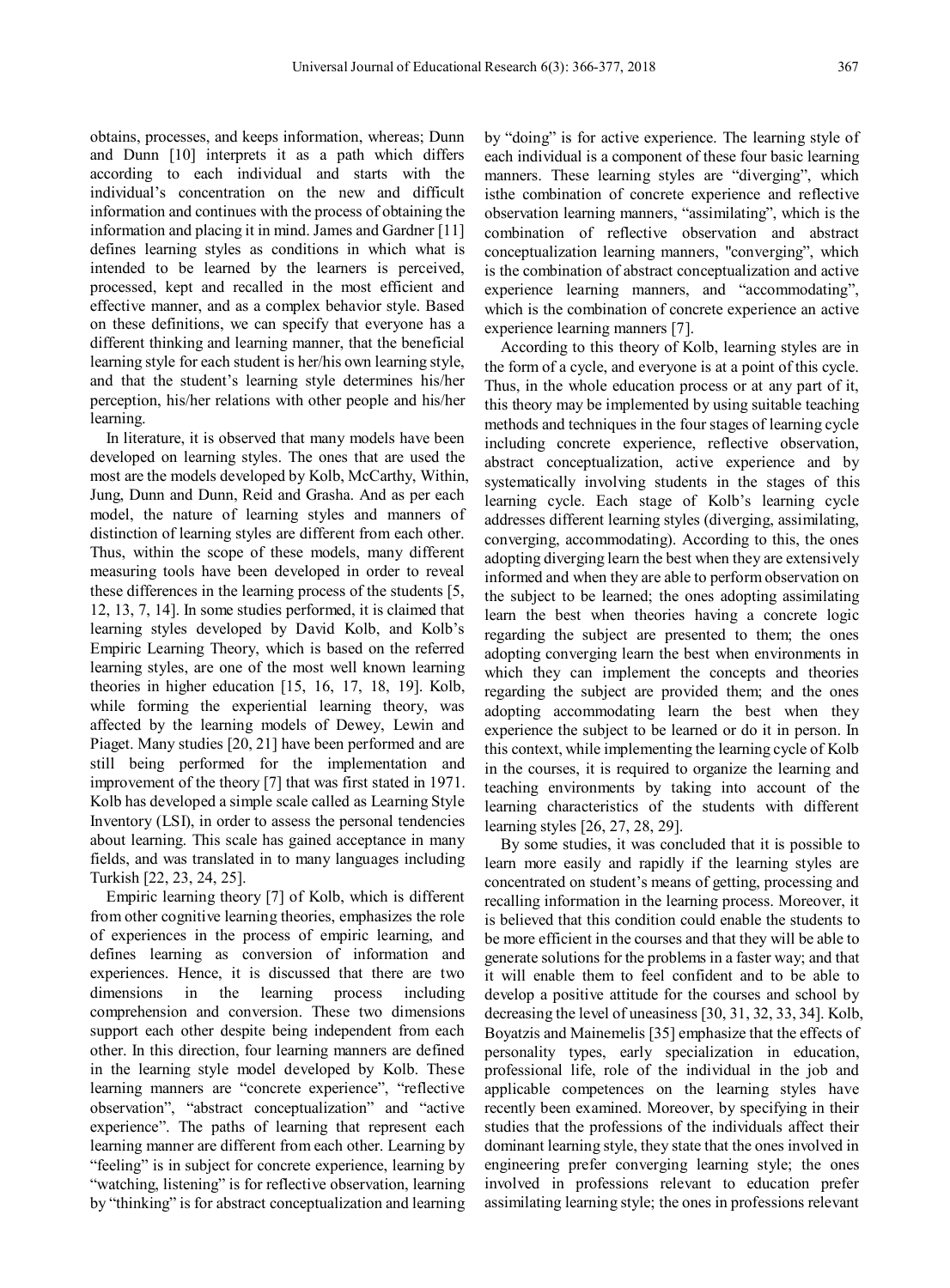to administration prefer accommodating learning style, and the ones dealing with professions relevant to literature / art prefer diverging learning style.

This study has been conducted in order to investigate the dominant learning styles of prospective biology teachers studying at faculties of education of universities in Turkey, and those of the biology students studying at biology departments of faculties of science and literature or faculties of science of universities in Turkey. Within the frame of this overall purpose, for the answers to the following questions were sought:

- 1. What are the dominant learning styles of biology students?
- 2. Do the learning styles of biology students differ significantly based on the variables of department, faculty, grade and gender?

# **2. Method**

### **2.1. Sample**

The study has been conducted with the survey model [36]. In accordance with this, the students studying at the biology departments and the prospective biology teachers studying at the biology teaching departments consist of the sample of this study. While selecting the sample, it was paid attention to select universities or biology departments

from various geographical regions of Turkey. In this context, the sample of this study consists of the students studying at the biology teaching departments of faculties of education from 5 universities in Turkey (Ondokuz Mayis University, Ataturk University, Gazi University, Karadeniz Technical University, Marmara University) and the students studying at the biology department of science faculties or sciences and arts faculties from 8 universities (Ondokuz Mayis University, Cumhuriyet University, Ataturk University, Gazi University, Marmara University, Adnan Menderes University, Canakkale Onsekiz Mart University, Kafkas University). In this study, 1255 undergraduate students have volunteered to respond to the Kolb's Learning Styles Inventory (KLSI-3), which was used as the assessment tool. Moreover, 40% of the students in the sampling were studying at the biology teaching departments of faculties of education, and 60% of them were studying at the biology departments of faculties of science and literature or faculties of science during the time of the study. Besides, students from each grade were included in the sampling, and 25% of them had consisted of male students, and 75 of them had consisted of female students. As observed in Table 1, which also covers the demographical properties of the sample, the proportional distribution of the biology students participating in the study to the biology departments, where the study was held, is close to each other.

|  |  |  |  | Table 1. The distribution of biology students and prospective teachers of the sample to the universities as per their genders and departments. |  |
|--|--|--|--|------------------------------------------------------------------------------------------------------------------------------------------------|--|
|--|--|--|--|------------------------------------------------------------------------------------------------------------------------------------------------|--|

| No           |                                      |              |                                            |                            | Gender | <b>Total</b> |        |               |
|--------------|--------------------------------------|--------------|--------------------------------------------|----------------------------|--------|--------------|--------|---------------|
|              | University                           | <b>City</b>  | Faculty                                    |                            | M      | $\mathbf{F}$ | T      | $\frac{0}{0}$ |
| $\mathbf{1}$ | Ondokuz Mayis University             | Samsun       | Faculty of Education                       | 29                         | 74     | 103          | 8      |               |
| 5            | Atatürk University                   | Erzurum      | Education                                  | Kazim Karabekir Faculty of |        |              | 95     | 7             |
| 7            | Gazi University                      | Ankara       | Gazi Faculty of Education                  |                            | 15     | 79           | 94     | 8             |
| 9            | Karadeniz Technical<br>University    | Trabzon      | Fatih Faculty of Education                 | 21                         | 76     | 97           | 8      |               |
| 11           | Marmara University                   | Istanbul     | <b>Ataturk Faculty of Education</b>        |                            | 24     | 90           | 114    | 9             |
|              |                                      |              | <b>Sum of Faculty of Education</b>         | 120                        | 383    | 503          | 40     |               |
| 2            | Ondokuz Mayis University             | Samsun       | Faculty of Science and Literature          | 16                         | 73     | 89           | 7      |               |
| 4            | Cumhurivet University                | <b>Sivas</b> | Faculty of Science                         | 22                         | 78     | 100          | 8      |               |
| 6            | Atatürk University                   | Erzurum      | Faculty of Science                         | 34                         | 67     | 101          | 8      |               |
| 8            | Gazi University                      | Ankara       | Faculty of Science                         | 10                         | 89     | 99           | 8      |               |
| 12           | Marmara University                   | Istanbul     | Faculty of Science and Literature          | 27                         | 55     | 82           | 7      |               |
| 14           | Adnan Menderes University            | Aydin        | Faculty of Science and Literature          | 29                         | 68     | 97           | 8      |               |
| 16           | Canakkale Onsekiz Mart<br>University | Canakkale    | Faculty of Science and Literature          | 18                         | 80     | 98           | 7      |               |
| 18           | Kafkas University                    | <b>Kars</b>  | Faculty of Science and Literature          | 36                         | 50     | 86           | $\tau$ |               |
|              |                                      |              | <b>Sum of Biology Department</b>           |                            | 192    | 560          | 752    | 60            |
|              |                                      |              | т<br><b>General Total</b><br>$\frac{0}{0}$ |                            | 312    | 943          | 1255   | 100           |
|              |                                      |              |                                            |                            | 25     | 75           | 100    |               |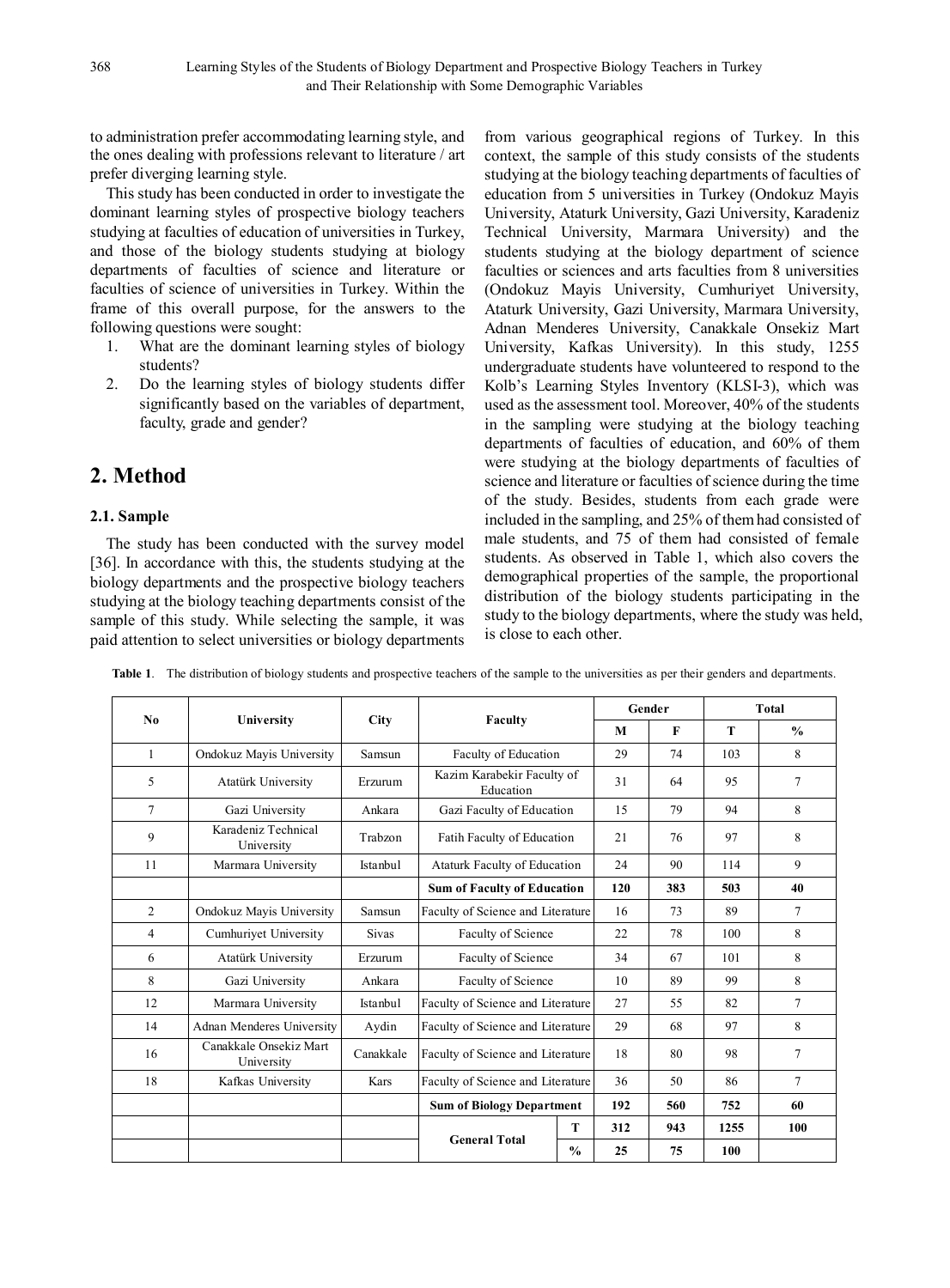#### **2.2. Data Collection Method**

A personal information form has been used in order to determine the demographical properties (gender, age and grade level) of biology students participating in the research, moreover the third edition of Kolb Learning Style Inventory (KLSI-3) developed by David Kolb, has been used in order to determine the dominant learning styles of the students. Learning Style Inventory, which has been used as measuring tool in the study, was initially contributed to the literature in 1976 by Kolb. In the first edition of the inventory, four words included in each of the nine indexes, were listed so as to reveal the learning preferences of the individuals [7]. Validity and reliability studies required the inventory to be revised in 1993, 1996 and 2005 [28, 29]. In the third edition of the inventory (KLSI-3) in 1996, certain changes was made for materializing the statements. But the most significant difference of KLSI-3 from the previous editions is in the assessment and coding operations. Moreover, in the final form of the scale, the style names were changed as diverging, assimilating, converging and accommodating [37]. Kayes [28], in his study on the validity and reliability of KLSI-3, found the scores regarding the scale's dimensions to be at an acceptable level. Gencel [26], in his study on the applicability of KLSI-3 in Turkey and the reliability of the scale, found out that the reliability coefficients of the learning style dimensions of the inventory vary from 0.71 to 0.80.

#### **2.3. Analysis of Data**

The chi square analysis examined whether there was a significant relationship between the learning styles of the students included in the sample, and the students' population, departments, genders and grades. This technique tests whether there is a significant relationship between two rated (categorical) variables, or not. Having a relationship between the two variables indicates that responses on the levels of a variable differs according to the levels of the other variable "Reference [38]".

## **3. Findings**

The findings obtained from the research have been interpreted under the headings that are formed according to the sub-problems of the study.

#### **3.1. Dominant Learning Styles of the Biology Students**

The proportional distribution of the dominant learning styles of the biology students participating in the study, based on the universities and departments they study at, is displayed in Table 2. As the table suggests, when the sample is assessed as a whole, 43% of 1255 biology students prefer the assimilating learning style, which refers to perceiving the information through abstract conceptualization as well as processing it through reflective observation. It stands out that 33% of the biology students participating in the study have converging learning style, which refers to processing the information through active experiences or in other words by doing along while also perceiving the information through abstract conceptualization as the ones having assimilating learning style. According to this assessment, it is understood that two learning styles are dominant among the biology students, and that 75% of the students prefer either the assimilating or the converging learning style. On the other hand, the biology students who prefer the diverging learning style (16%) and the accommodating learning style (25%) consist only 25% of the sample. 39% of the prospective teachers studying at the biology teaching departments of faculties of education included in the sample, prefer the assimilating learning style, and 35% of them prefer the converging learning style. Moreover, 45% of the students from the sample of the study, who study at biology departments of faculties of science and literature and faculties of science prefer the assimilating learning style, and 315 of them prefer the converging learning style. Among the learning styles preferred by the prospective biology teachers, the diverging learning style ranks the third by 18%, and the accommodating learning style ranks the fourth by 8%. And it is understood that 15% of the students studying at the biology department have the diverging learning style, and 9% of them prefer the accommodating learning style.

Based on the universities, it is observed that the assimilating learning style ranks the first among the learning styles preferred by the prospective biology teachers studying at the faculties of education of Ondokuz Mayis (44%), Ataturk (44%), and Marmara (38%) Universities. On the other hand, the converging learning style (36%) ranks the first by a slight difference and the assimilating learning style (35%) ranks the second among the dominant learning styles preferred by the prospective biology teachers studying at the Faculty of Education of Gazi University. And another significant finding obtained from the study is that the only department, in which the converging learning style (41%) ranks the first among the learning styles preferred by the students, is the biology teaching department of Fatih Faculty of Education of Karadeniz Technical University from among 13 biology departments included in the sample of the study. Among the learning styles preferred by the prospective teachers participating in the study from the aforementioned department, the assimilating learning style (33%) ranks the second, and when the departments in the sample are put in an order by taking into account of the biology students who prefer the assimilating learning style, it is observed that biology teaching department of Fatih Faculty of Education ranks the last.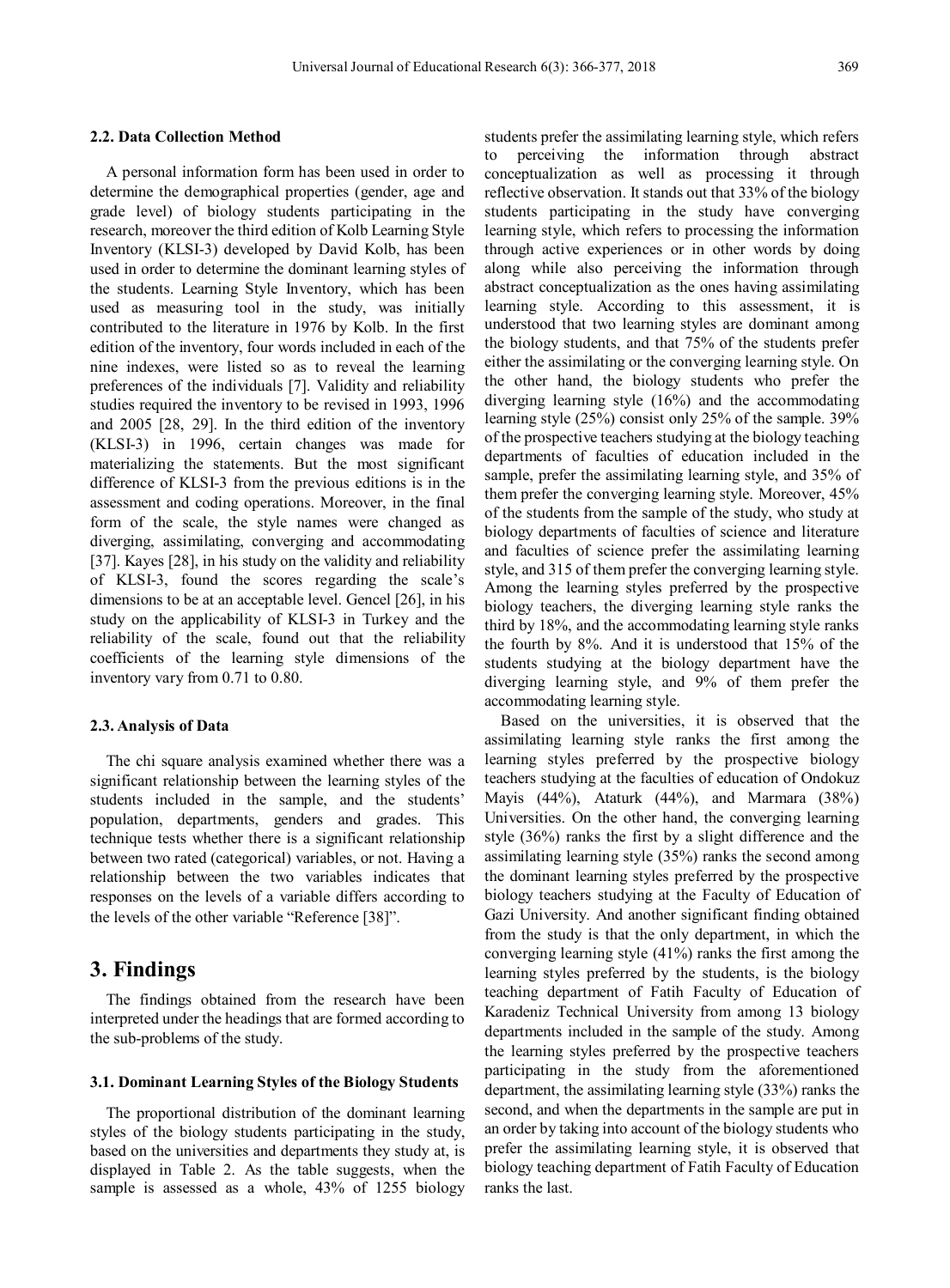|                                                                        | <b>Kolb's Learning Styles</b> |               |              |               |            |               |                |                         |
|------------------------------------------------------------------------|-------------------------------|---------------|--------------|---------------|------------|---------------|----------------|-------------------------|
|                                                                        |                               | Diverging     | Assimilating |               | Converging |               | Accommodating  |                         |
| <b>University / Faculty</b>                                            |                               | $\frac{0}{0}$ | T            | $\frac{0}{0}$ | T          | $\frac{0}{n}$ | T              | $\frac{0}{0}$           |
| Ondokuz Mayis University<br>Faculty of Education                       | 12                            | 12            | 45           | 44            | 36         | 35            | 10             | 10                      |
| Ataturk University, Kazim Karabekir Faculty<br>of Education            | 12                            | 13            | 42           | 44            | 34         | 36            | $\overline{7}$ | $\overline{7}$          |
| Gazi University Faculty of Education                                   | 18                            | 19            | 33           | 35            | 34         | 36            | 9              | 10                      |
| Karadeniz Technical University, Fatih Faculty<br>of Education          | 16                            | 17            | 32           | 33            | 40         | 41            | 9              | 9                       |
| Marmara University, Ataturk Faculty of<br>Education                    | 35                            | 31            | 43           | 38            | 31         | 27            | 5              | 4                       |
| <b>Total</b>                                                           |                               | 18            | 196          | 39            | 174        | 35            | 40             | 8                       |
| <b>University / Faculty</b>                                            |                               |               |              |               |            |               |                |                         |
| Ondokuz Mayis University<br>Faculty of Science and Literature          | 8                             | 9             | 45           | 51            | 30         | 34            | $\tau$         | 8                       |
| Cumhuriyet University<br>Faculty of Science                            | 9                             | 9             | 53           | 53            | 29         | 29            | 9              | 9                       |
| Ataturk University Faculty of Science                                  | 14                            | 14            | 39           | 39            | 35         | 34            | 13             | 13                      |
| Gazi University Faculty of Science                                     | 22                            | 22            | 42           | 42            | 32         | 32            | 3              | 3                       |
| Marmara University<br>Faculty of Science and Literature                | 24                            | 29            | 31           | 38            | 19         | 23            | 8              | 10                      |
| Adnan Menderes University<br>Faculty of Science and Literature         | 14                            | 14            | 41           | 42            | 31         | 32            | 11             | 11                      |
| Canakkale Onsekiz Mart University Faculty<br>of Science and Literature | 8                             | 8             | 51           | 52            | 30         | 31            | 9              | 9                       |
| Kafkas University<br>Faculty of Science and Literature                 | 15                            | 17            | 35           | 41            | 27         | 31            | 9              | 11                      |
| <b>Total</b>                                                           | 114                           | 15            | 337          | 45            | 233        | 31            | 68             | 9                       |
| <b>All Universities</b>                                                | 207                           | 16            | 533          | 43            | 407        | 32            | 108            | $\overline{\mathbf{2}}$ |

**Table 2**. Dominant learning styles of biology students and the prospective teachers as per faculties and departments

The biology departments, in which the majority of the students prefer the assimilating learning style, are Cumhuriyet University Faculty of Science (53%), Canakkale Onsekiz Mart University Faculty of Science and Literature (52%) and Ondokuz Mayis University Faculty of Science and Literature (51%). Moreover, in the sample of Gazi University Faculty of Education, the proportion of the students with the assimilating learning style (35%) and the proportion of those with the diverging learning style (36%) are very close to each other. The diverging learning style is the dominant learning style of 32% of the biology students participating in the study. On the other hand, while the diverging learning style is the dominant learning style of 41% of the prospective biology teachers studying at Fatih Faculty of Education of Karadeniz Technical University, it ranks the second among the dominant learning styles of the prospective teachers studying at Kazim Karabekir Faculty of Education of Ataturk University (36%), the Faculty of Education of Gazi University (36%) and the Faculty of Education of Ondokuz Mayis University (35%). The converging learning style comes in the third place among the dominant learning styles of only the prospective teachers participating in the study from Ataturk Faculty of Education of Marmara University.

And in the biology department, the rate for the diverging learning style varies between 34-31% except for the Faculty of Science and Literature of Marmara University. The converging learning style ranks the second following the assimilating learning style among the dominant learning styles of biology students from Marmara University. Although the rate of this learning style varies among the universities, it is understood that it is the dominant learning style of about 16% of all of the biology students (185 of the prospective teachers, 15% of the biology students) participating in the study.

The dominant learning style that is observed the least among the biology students participating in the study is the assimilating learning style with a rate of 9%. This learning style has been found to be the least dominant learning style of the students of Faculty of Science of Gazi University (3%) and Ataturk Faculty of Education of Marmara University (4%), and the highest dominant learning style of the students of Faculty of Science of Ataturk University (13%). It is remarkable that this learning style is preferred by 7-11% of the biology students at all of the other universities.

#### **3.2. The Relationship between the Learning Styles of Biology Students & Prospective Biology Teachers and Variables of Department, Grade and Gender**

The frequency and proportional distribution of learning styles of the students participating in the study which is formed according to the variables of department, grade and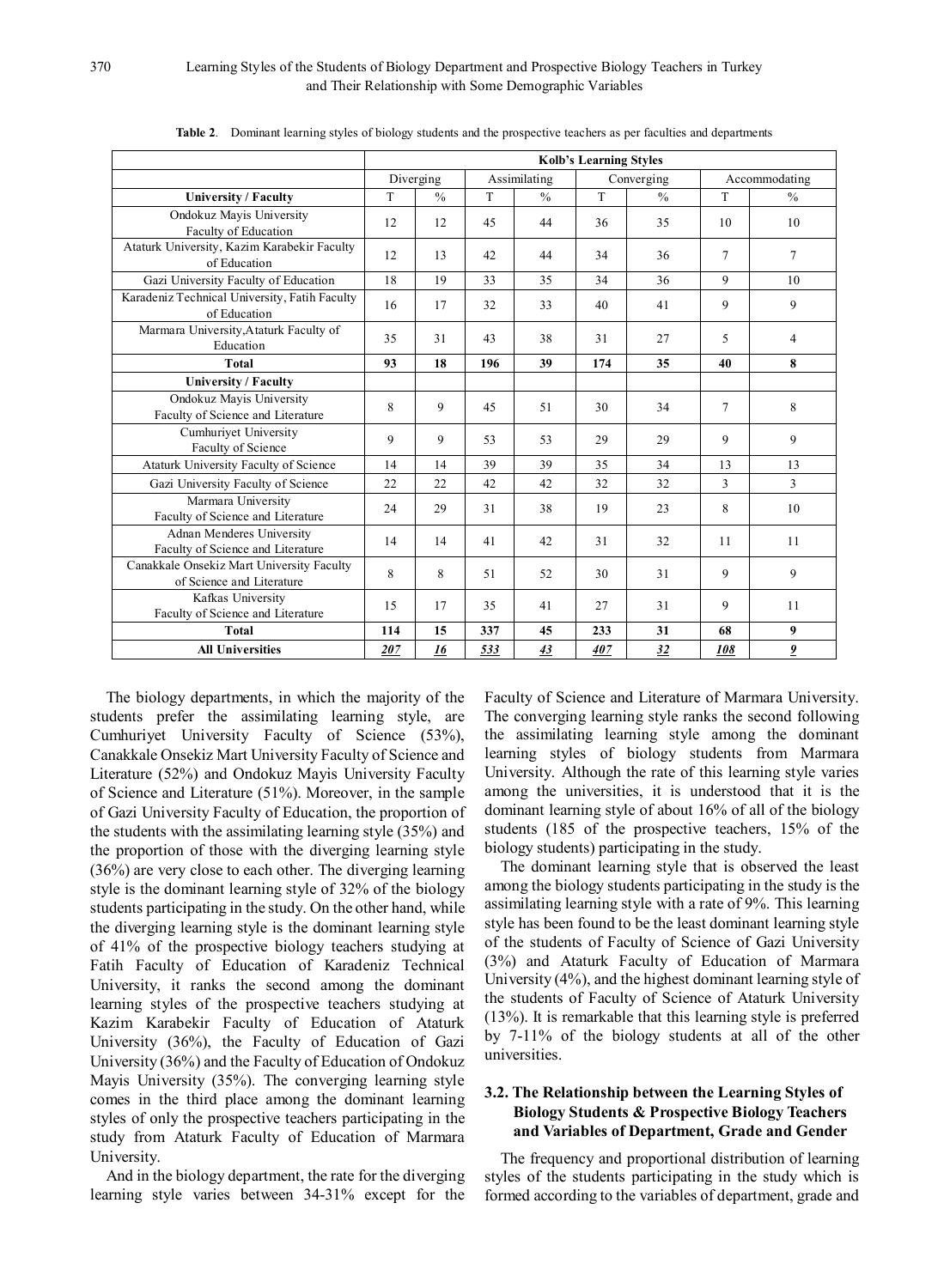gender, are displayed in Table 3. The table suggests that when the learning styles of the students of biology department and biology teaching department are compared to one another, they seems to indicate similar values. In both departments, the most preferred learning style among the students is the assimilating learning style, and the least preferred learning style is the accommodating learning style. In the same manner, the converging learning style is the second most preferred learning styles, and the diverging learning style is the third most-preferred one in both the biology department and the biology teaching departments.

It is observed that approximately half of the students from each grade prefer the assimilating learning style, in which learning is conducted by watching and listening. And when the percentage distribution is considered, the converging learning style ranks the second. Similar rates are available also among the students of biology teaching department. And in a general sense, it is observed that the students prefer the assimilating and converging learning style the most, and that the percentage distribution of the ones choosing the diverging and the accommodating learning style is lower (Table 3).

Considering the sample as a whole, it is remarkable that the distribution of dominant learning styles at all grades is similar to one another. However, when the departments are examined individually, it is seen that there are clear differences in biology teaching departments, while the distribution of learning styles at each grade at biology departments does not display much change. While the assimilating, the converging and the diverging learning styles display values that are quite close to each other among the learning styles of prospective biology teachers at the first grade, the converging learning style ranks the first with a rate of 38% at the last grade, and the assimilating learning style decreases to the second rank with a rate of 36% at the last grade. While the rate of diverging learning style is 30% at the first grade, it is decreases down to 12% in the last grade, and while the rate of accommodating learning style is 85% at the first grade, it increases up to 15% in the last grade. Based on the variable of gender, it is observed that the distribution of dominant learning styles in both the biology and the biology teaching departments indicate proportionally similar results.

**Table 3**. Learning styles of biology students and the prospective teachers of the sample as per demographical properties

| Demographical           | Kolb's Learning Styles |               |              |               |           |               |                |                  |      | <b>General total</b> |  |
|-------------------------|------------------------|---------------|--------------|---------------|-----------|---------------|----------------|------------------|------|----------------------|--|
| properties              | Diverging              |               | Assimilating |               | Convergin |               | Accommodating  |                  |      |                      |  |
|                         | T                      | $\frac{0}{0}$ | T            | $\frac{0}{0}$ | T         | $\frac{0}{0}$ | T              | $\frac{6}{6}$    | T    | $\frac{0}{0}$        |  |
| <b>Biology teaching</b> |                        |               |              |               |           |               |                |                  |      |                      |  |
| Male                    | 26                     | 22            | 51           | 43            | 34        | 28            | 9              | 8                | 120  |                      |  |
| Female                  | 67                     | 18            | 145          | 38            | 140       | 37            | 31             | 8                | 383  |                      |  |
| Grade                   |                        |               |              |               |           |               |                |                  |      |                      |  |
| $\mathbf{1}$            | 28                     | 30            | 29           | 31            | 28        | 30            | $\,8\,$        | 8                | 93   |                      |  |
| $\overline{2}$          | 19                     | 21            | 38           | 42            | 30        | 33            | $\overline{4}$ | $\overline{4}$   | 91   |                      |  |
| 3                       | 14                     | 12            | 52           | 48            | 38        | 35            | 5              | 5                | 109  |                      |  |
| $\overline{\mathbf{4}}$ | 20                     | 18            | 41           | 38            | 40        | 37            | 8              | $\overline{7}$   | 109  |                      |  |
| $5*$                    | 12                     | 12            | 36           | 36            | 38        | 38            | 15             | 15               | 101  |                      |  |
| <b>Total</b>            | 93                     | 19            | 196          | 39            | 174       | 35            | 40             | $\bf 8$          | 503  | 40                   |  |
| <b>Biology</b>          |                        |               |              |               |           |               |                |                  |      |                      |  |
| Male                    | 38                     | 20            | 83           | 43            | 51        | 27            | 20             | 10               | 192  |                      |  |
| Female                  | 76                     | 14            | 254          | 45            | 182       | 33            | 48             | $7\overline{ }$  | 560  |                      |  |
| Grade                   |                        |               |              |               |           |               |                |                  |      |                      |  |
| $\mathbf{1}$            | 27                     | 16            | 82           | 48            | 41        | 24            | 22             | 13               | 172  |                      |  |
| $\mathbf{2}$            | 35                     | 19            | 68           | 37            | 63        | 34            | 17             | $\overline{9}$   | 183  |                      |  |
| 3                       | 23                     | 11            | 94           | 45            | 76        | 37            | 14             | $\tau$           | 207  |                      |  |
| $\overline{\mathbf{4}}$ | 29                     | 15            | 93           | 49            | 53        | 28            | 15             | $\,8\,$          | 190  |                      |  |
| <b>Total</b>            | 114                    | 15            | 337          | 45            | 233       | 31            | 68             | $\boldsymbol{9}$ | 752  | 60                   |  |
| All sample              |                        |               |              |               |           |               |                |                  |      |                      |  |
| Male                    | 64                     | 21            | 134          | 43            | 85        | 27            | 29             | 9                | 312  | 25                   |  |
| Female                  | 143                    | 15            | 399          | 42            | 322       | 34            | 79             | $\,8\,$          | 943  | 75                   |  |
| Grade                   |                        |               |              |               |           |               |                |                  |      |                      |  |
| $\mathbf{1}$            | 55                     | 21            | 111          | 42            | 69        | 26            | 30             | 11               | 265  | 21                   |  |
| $\mathbf 2$             | 54                     | 20            | 106          | 39            | 93        | 34            | 21             | $7\phantom{.0}$  | 274  | 22                   |  |
| 3                       | 37                     | 12            | 146          | 46            | 114       | 36            | 19             | 6                | 316  | 25                   |  |
| $\overline{\mathbf{4}}$ | 49                     | 16            | 134          | 45            | 93        | 31            | 23             | $\,8\,$          | 299  | 24                   |  |
| $5^*$                   | 12                     | 12            | 36           | 36            | 38        | 38            | 15             | 14               | 101  | 8                    |  |
| <b>General</b> total    | 207                    | 17            | 533          | 43            | 407       | 33            | 108            | 9                | 1255 | 100                  |  |

\* In Turkey, faculties of education are providing undergraduate study for five years, and biology departments are providing undergraduate study for four years. For this reason, the values of only the students of faculty of education are available at the level of  $5<sup>th</sup>$  grade.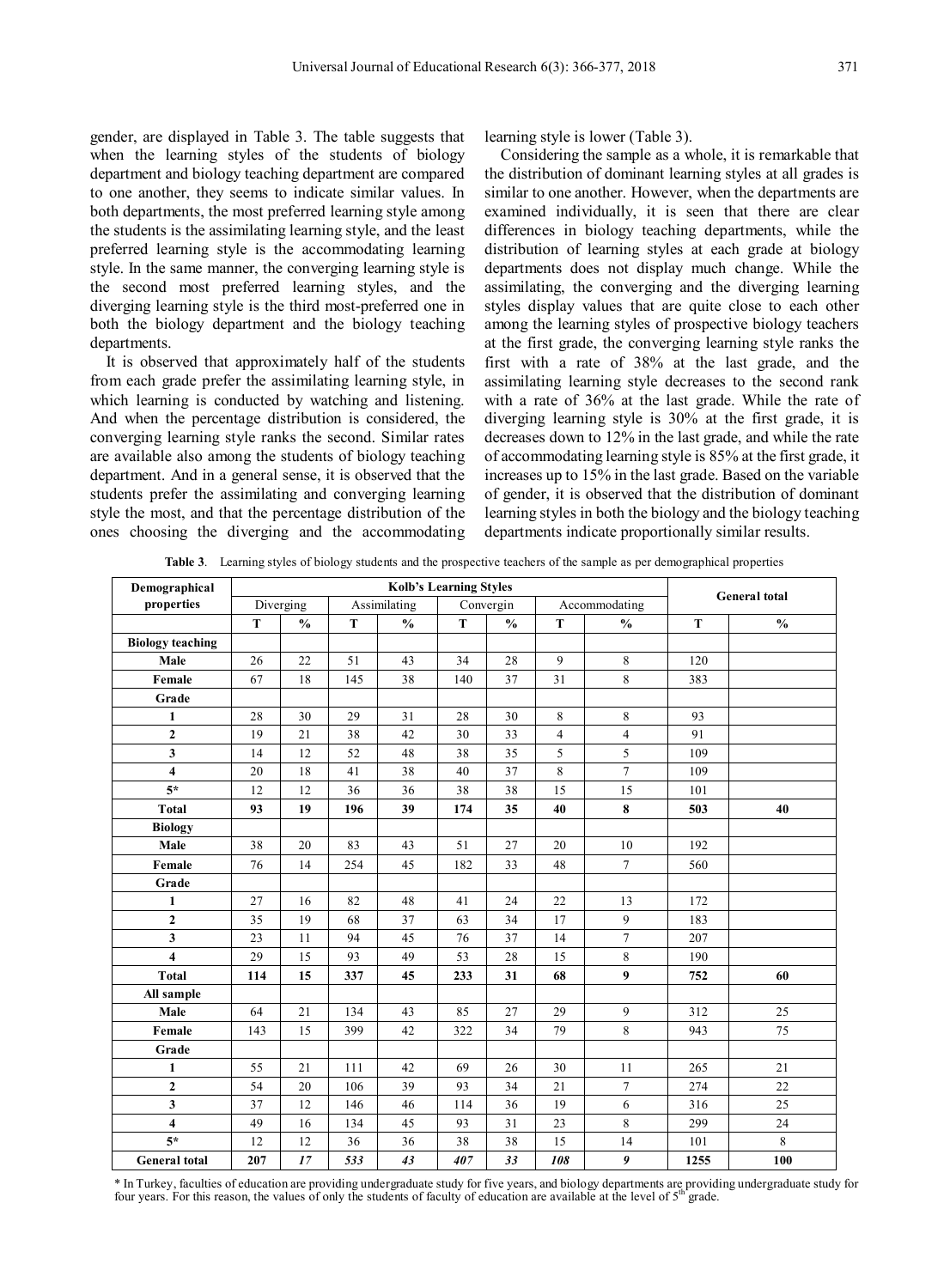| Chi square analysis results                 | $X^2$ | P       | Ho assent / dissent |  |
|---------------------------------------------|-------|---------|---------------------|--|
| <b>Biology teaching education</b>           |       |         |                     |  |
| All learning styles at all the faculties    | 21,67 | $0.01*$ | Assent              |  |
| All learning styles as per gender           | 3,19  | 0,13    | Dissent             |  |
| All learning style as per grade             | 25,61 | $0.00*$ | Assent              |  |
| Biology department                          |       |         |                     |  |
| All learning styles at all the faculties    | 37,43 | 0,79    | Dissent             |  |
| All learning styles as per gender           | 5,96  | 0.23    | Dissent             |  |
| All learning style as per grade             | 18,08 | 0,70    | Dissent             |  |
| All sample                                  |       |         |                     |  |
| All learning styles at all the universities | 65,37 | 0,19    | Dissent             |  |
| All learning styles as per gender           | 7,76  | 0.06    | Dissent             |  |
| All learning styles as per departments      | 6,08  | 0.69    | Dissent             |  |
| All learning style as per grade             | 29,52 | 0.05    | Dissent             |  |

**Table 4**. Chi square analysis results of biology students and the prospective teachers in the sample

Whether the learning styles of biology students participating in study significantly differ based on the variables of faculty, department, gender and grade has been tested through chi square analysis. As the Table 4 which includes the results of this analysis, suggests the results of the analysis show that there is no significant relationship between the variables of faculty and department when the sample is evaluated as a whole. On the other hand, it is understood that the Cronbach Alpha significance value is equal or close to 0.5 as per variables of gender and grade. When the biology and biology teaching departments are examined individually, while no significant relation is determined by the results of analysis in terms of all the variables in biology departments, it can be concluded that this difference is significant as per learning styles of the prospective teachers at biology teaching departments and the faculties where they study as well as their grades.

## **4. Discussion and Results**

There are two significant differences in how we learn information. The first difference is how we perceive the information; and the second one is how we process the perceived information. Each of us perceives the reality in a different manner; we place them in our minds through different methods. Some of us realize the reality through our feelings, some through watching, some through thinking, and some through doing [39, 40]. Thus, when the learning style, which has a significant place in the life of the individual, is known by the individual, he/she will activate this style in the learning process. By doing so, one will learn both more easily and faster will possibly succeed in the learning process [30].

Biology, which is a positive science, is also a scientific field that is the most prone to human nature. In terms of learning and teaching, although this condition is a chance

for both the learner and teacher, the students deem biology as a course to be memorized during courses, in which the students do not participate and only listen to the teacher and they display an uninterested and unwilling attitude for the course [41]. And this results in failure and unability to reach the determined purposes. When teaching is conducted with a directly teacher centered instruction method, when the tools are rarely used during the course, when the applied studies are not sufficiently included and when the roles of the students in the class are limited to only listening and taking notes, the students tend towards rote learning and the course becomes boring [42, 43, 44].

According to the literature review, it is remarkable that most of the studies performed in Turkey on the learning styles pertains to a limited number of prospective teachers. For this reason, it is necessary to carry out dimensional studies, which examine the effect of undergraduate studies of prospective teachers on their learning styles and which have samples from different branches of different universities. Thus, this study has been conducted on this deficiency, and the findings of this research, in which the learning styles of biology department students and that of the biology teaching department students in Turkey are compared to each other, suggest the following results.

It has been determined that the four learning styles of Kolb are available among the students of biology department and the biology teaching department, which consist of the sample of the research. Hence, in line with these results, it is remarkable that similar results have been obtained also in the studies relevant to Kolb Learning Styles, which deal with the students studying at different departments of various faculties of some universities in Turkey. According to some of these studies, it is observed that Kolb's four learning styles can also be found in the prospective teachers studying at departments that are related to fields such as science [45, 46, 47], biology [48], physics [49] and chemistry [50]. Moreover, in some of the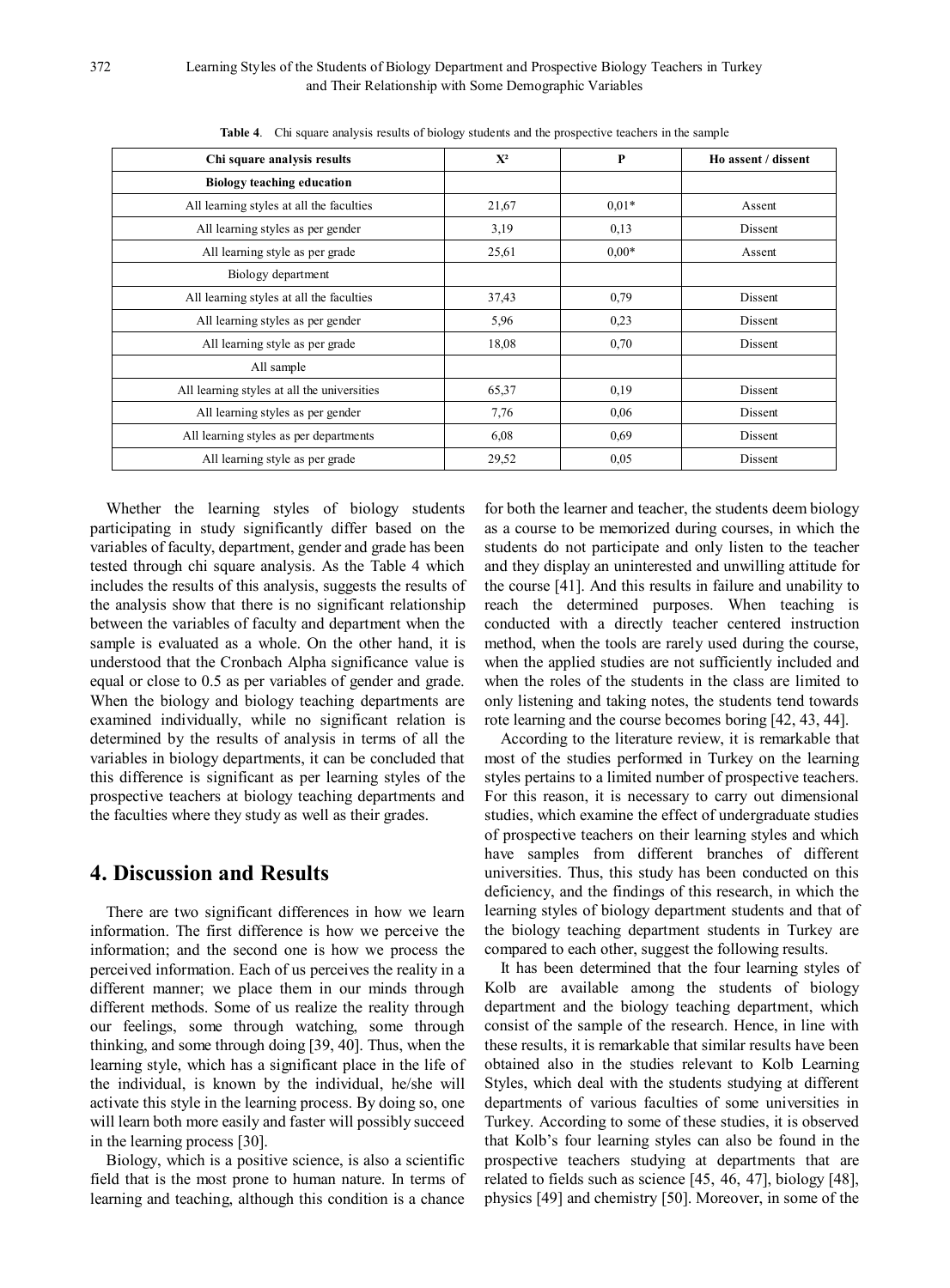previous studies, it observed that the same results have been obtained in the prospective teachers from departments of mathematics [51, 52, 53], computer education and teaching technologies [54, 55, 56], class teaching [57, 58, 59, 60, 61, 62, 63, 64, 65], geography from different universities in Turkey [66], social sciences [37], music [67, 68], and physical education [69].

When the sample of this research is assessed as a whole, it is understood that 76% of the biology students choose the assimilating learning style (43%) or the converging learning style (33%). Also, the studies carried out on Kolb's Learning Styles in the students studying at different departments of various faculties of universities in Turkey regarding have gathered various results. For instance, one of the results indicates that the dominant learning style of the prospective teachers studying at departments relevant to certain fields such as science [45, 47], biology [48], physics [49] and chemistry [50] is the diverging learning style. In some other studies, it has been detected that the converging learning style is the dominant learning style of the prospective science teachers [46], of the prospective mathematics teachers [51, 52, 53], of the prospective teachers studying at the department of computer education and instructional technologies [54, 55, 56], whereas; the dominant learning style of the prospective classroom teacher is either the assimilating or the converging learning style [57, 58, 59, 60, 61, 62, 63, 64, 65]; the dominant learning style of the prospective geography teachers is the converging and the assimilating learning styles [66, 70]; the dominant learning style of the prospective social sciences teachers is also the assimilating and the converging learning styles [37]; that the dominant learning style of majority of the prospective physical education teachers is either the diverging or the assimilating [69]. In two studies examining the learning styles of prospective music teachers, it was found that the dominant learning style of the majority of the prospective music teachers is either the diverging and the accommodating [68] or the assimilating and the diverging learning style [67]. The studies conducted by Çelik et al. [71], which focus on the prospective teachers studying at different departments of faculties of education, it was determined that the prospective teachers prefer the assimilating learning style the most, and the accommodating learning style the least.

In his study conducted with prospective teachers studying at different teaching fields such as primary education, computer education and instructional technologies, science education, arts education, social fields and Turkish teaching at different grades, Kazu [72] specifies that the dominant learning styles of the prospective teachers include the assimilating learning style and the converging learning style. Hence, Kolb [7, 20, 21, 29] also states that concrete experience and active experience are dominant in disciplines such as social services, education, educational psychology and educational administration. In another research carried out

on the learning styles of undergraduate students in Australia, Nulty and Barrett [73] have concluded that accommodating learning style is the dominant learning style in the field of education. As similar to the results in the field of education [74], Kruzich, Barbara and Dorothy have revealed through their studies that the dominant learning style of undergraduate students of the social services is the accommodating learning style. Both this study and other studies conducted on the learning styles of the prospective teachers in Turkey indicate that dominant learning style of the majority of the prospective teachers is the assimilating learning style. And in the dimensional study performed by Ozdemir et al. [75] on the prospective social sciences teachers, it was found that undergraduate education did not cause a significant difference in the perception (concrete experience-abstract conceptualization) and processing (reflective observation-active experimentation) ways in the learning styles of prospective teachers and similar results were found when the variable of gender was taken as the basis. However, the researches performed abroad on this subject suggest that the dominant learning style of the ones involved in the profession of teaching is the accommodating learning style [35, 76, 77]. Hence, as a result of his study, Kolb also emphasizes that the ones working in the field of education are required to have the accommodating learning style, which is the combination of concrete experience and active experience learning ways. Because according to the experiential learning theory of Kolb, perceiving the information through concrete experiences and processing the perceived information through active experiences is a suitable learning manner for the prospective teachers. In this context, it is being expected for the faculties of education to prepare the curriculums aimed at perception and processing of information by the prospective teachers , and to provide education aimed at bringing in skills conforming to the requirements of the profession of teaching.

Comparing the 13 faculties of 9 universities located at different regions of Turkey, where this study has been carried out, it is detected that there is no statistical significant difference among the learning styles of students as per the faculties they study at. In the same manner, it is observed that there is no significant difference among the learning styles of biology students at biology teaching departments of 5 faculties of education, and at biology departments of 8 faculties of science and literature or faculties of science at these 9 universities. In other words, there is no significant difference between the dominant learning styles of the prospective biology teachers and those of the students studying at the biology department participating in the study. Hence, in his study performed with the prospective teachers studying at different teaching fields and at different grades, Kazu [72] specifies that there is no significant difference in the learning styles of the prospective teachers as per the teaching field in which they study.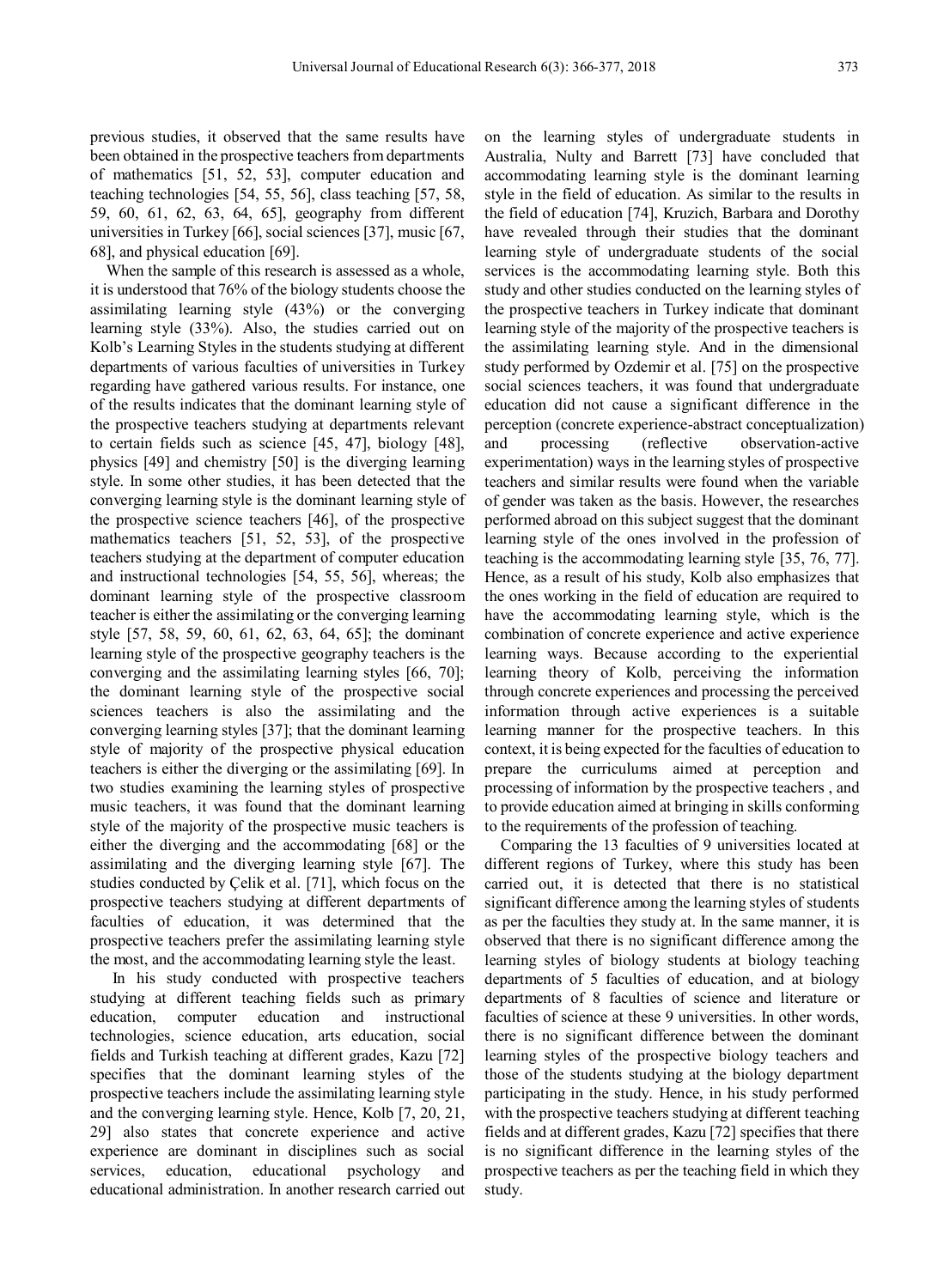Moreover, comparing the faculties of education in the sample of this study, it is detected that the dominant learning styles of the prospective biology teachers participating in the study statistically and significantly differ as per the faculties which they study at, and yet comparing the biology departments of 8 faculties in the sample of the study, it is observed that this difference is not statistically significant. Tsang [78], in his study, has applied Kolb's learning styles inventory on students studying in the social studies program of a university in Hong Kong, at four different points of their education. In this study, Tsang has determined that the dominant learning styles of the students, whose dominant learning style was the accommodating learning style at the beginning of the course, changed to the assimilating learning style by the end of their first year of being exposed to learning the academic subjects and practical subjects in the class environment. Moreover, Tsang has found out that the learning mode has transformed to the converging learning style by the end of the second year when the students combined their academic studies with their field studies.

Considering the grades of the students, it is remarkable that there is no significant relationship among the learning styles of the biology students and that there is a significant relationship among the learning styles of students at biology teaching department. In most of the studies investigating whether there exists a difference in the learning styles of the prospective teachers as per the variable of grade, it can be concluded that there is a difference in the learning styles of the prospective teachers from the first and the last grades [37, 46, 47, 53, 60, 64, 66, 69, 72, 79, 80]. In this study, the significant relationship among the learning styles of the prospective teachers studying at the biology teaching department, may be due to the fact that teaching courses that are related to education based on practice such as special teaching methods and school experience have affected the learning ways of the prospective teachers studying at the biology teaching departments.

Based on the variable of gender, the difference between the learning styles of biology students and that of the biology teaching students is not significant. This situation indicates that the undergraduate studies of the prospective teachers are not effective in causing a significant difference on the learning styles and means of perceiving and processing the information in the context of gender. Most of the studies conducted with the prospective teachers in Turkey concludes that the gender does not cause a significant difference on the learning styles [46, 49, 54, 56, 58, 65, 69, 81]. Also, in the initial studies performed by the Kolb's learning styles inventory, it is stated that there is no significant gender difference [82, 83].

Assessing the findings obtained from the study in general, it becomes apparent that there is no significant difference between the learning styles of biology department students and those of the biology teaching department students in Turkey. Considering the grades of the students, there is no significant relationship among the learning styles of biology students. On the other hand, it is observed that there is a significant relationship among the students from the biology teaching department based on grade. It can be said that the cause of this condition is due to affect the learning styles has on the students studying at the biology teaching departments as a result of the teaching education they get.

The results of both this study and the literature review suggest that the dominant learning styles of the prospective teachers differ as per the program, in which they are enrolled. However, examining the whole data indicates that the prospective teachers who prefer the accommodating, the assimilating, the diverging and theconverging learning styles can be found in all of the programs. In this context, it is required to be attentive to form programs and learning environments allowing the use of various methods and techniques and different materials in a manner that conforms to all the learning styles in the education process. In this process, if the students are informed and made aware of their own dominant learning styles, they may organize working environments that suit to their own dominant learning styles, and may make their personal studies in a more efficient manner. Moreover, this may provide an opportunity for the students to learn more easily and for removing the inequalities arising from personal differences.

The education of teachers and prospective teachers, who are responsible for the education of students, is a highly important point. For this reason, it should be indicated to teachers and prospective teachers that there are many ways to learn and to teach; each student may or may not learn in the same manner; there is no single learning style conforming to all students; there is no good or bad learning style; the important point is teaching the student with a style that suits him/her; and the personal differences of the students may enrich the learning as well as the teaching environment. Moreover, it should be ensured for the teachers and the prospective teachers to perform such practices in their professional lives.

## **REFERENCES**

- [1] Felder, R. M. (1996). *Matters of style*. ASEE Prism, 6(4), 18-23. [Online]: 25.04.2001.
- [2] Brant, R. (1990) "On Learning Styles: A Conversation with Pat Guild". *Educational Leadership,* 48 (2), 10-13.
- [3] Feldman, A. & Ford, P. (1983). *Bilginler ve buluşlar ansiklopedisi*. (Çev: M. Akçalı ve K. Akçalı). İstanbul: Milliyet Yayın A.Ş.
- [4] Ekici, G. (2013). Gregorc ve Kolb Öğrenme Stili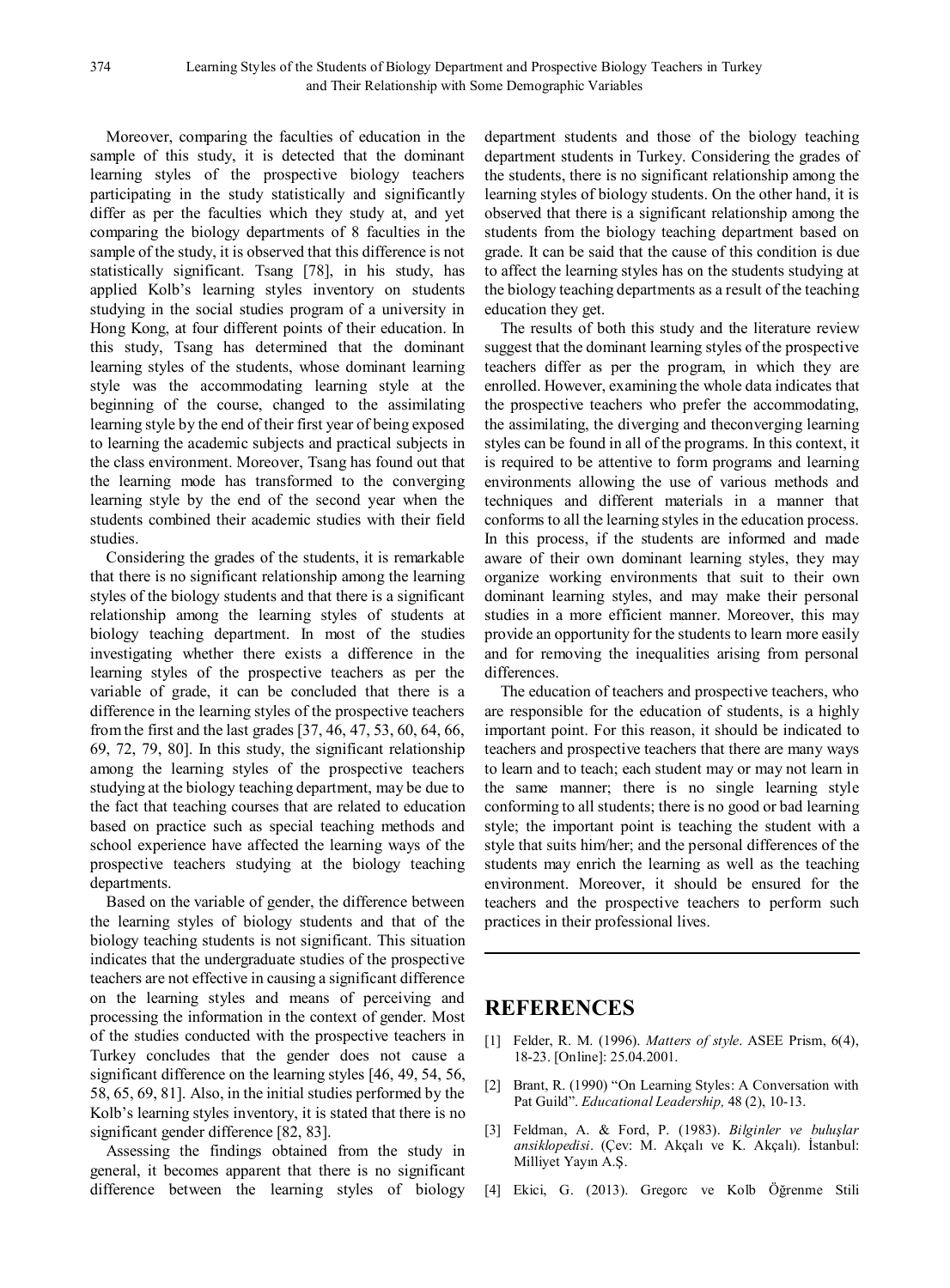Modellerine göre Öğretmen Adaylarının Öğrenme Stillerinin Cinsiyet ve Genel Akademik Başarı Açısından İncelenmesi*, Eğitim ve Bilim*. Cilt 38, Sayı 167

- [5] Felder, R. M. & Siverman L. (1988). Learning and teaching styles in engineering education. *Engineering Education* 78(7), 674-681, [Online]: 12.06.2005. http://www.ncsu.edu/felder-public/Papers/LS-1988.pdf*.*
- [6] Gregorc, A.F. (1984). Style as symptom: a phenomenological perspective. *Theory into Practice*, 23(1).
- [7] Kolb, D. A. (1984). *Experiential learning: Experience as the source of learning and development*. New Jersey: Prentice Hall, Inc., Englewood Cliffs. (Online): 10.02.2010. http://www.learningfromexperience.com.
- [8] Davidson, G.V., (1990). Matching learning styles with teaching styles: is it a useful concept in instruction?, *Performance and Instruction,* 29, 36-38.
- [9] DeBello, T.C. (1990). Comparison of eleven major learning style models: Variables, appropriate populations, validity of instrumentation, and the research behind them, *International Journal of Reading, Writing and Learning Disabilities*, 6, 203-222.
- [10] Dunn, R. and Dunn, K. (1993). *Teaching Secondary Students Through Their Individual Learning Styles Practical Approaches for Grades 7-12.* Massachusetts: Allyn and Bacon.
- [11] James, W.B. & Gardner, D.L. (1995). Learning styles: Implications for distance learning, *New Directions for Adult and Continuing Education,* 67, 19-32.
- [12] Grasha, A.F & Riechmann, S. (1982). The grasha-riechmann student learning style scales: Research findings and applications. Keefe, J. (ed.), *Student learning styles and brain behavior.* Reston: VA: NASSP.
- [13] Hall, A.L. (1993). *A critical exploration of learning style preferences and the mathematical achievement of chapter middle school students' administrative and instructional implications*. (Doctoral dissertation, Oklahama State University, Oklahama).
- [14] Myers-Briggs, I. & Myers P. B. (1980). *Gifts differing: understanding personality type.* Palo Alto. California: Consulting Psychologists Press.
- [15] Cassidy, S. (2004). Learning styles: an overview of theories. *Educational Psychology*. 24 (4), 419-444.
- [16] Coffield, F. J., Moseley, D.V., Hall, E. & Ecclestone, K. (2004). Should we be using learning styles? What research has to say to practice? (Online): 24 -11-2010 URL:https://crm.lsnlearning.org.uk/user/order.aspx?code=0 41540&src=xoweb&cookietest=true
- [17] Given, B. K. (1996). Learning styles: a synthesized model. *Journal of Accelerated Learning and Teaching,* 21(1-2), 11-43.
- [18] Hadfield, J. (2006). Teacher education and trainee learning style. *RELC Journal*, 37; 367. (Online): 10- 11-2010 URL: http://rel.sagepub.com/cgi/content/abstract/37/3/367
- [19] Lemire, D. (1996). Using learning styles in education: research and problems. *Journal of Accelerated Learning and Teaching,* 21(1-2), 44- 59.
- [20] Kolb, A. & Kolb, D. A. (2011*). Experiential learning theory bibliography*, *Volume 1, 1971*– *2005*. (Online): 13.02.2011 http://learningfromexperience.com/media/2011/03/Bibliogr aphy\_1971-2005.pdf.
- [21] Kolb, A. & Kolb, D.A. (2012). *Experiential learning theory bibliography, Volume 2, 2006 –2011.* (Online): 13.02.2011. http://learningfromexperience.com/media/2012/02/Bibliogr aphy\_2006-2011.pdf.
- [22] Aşkar, P. ve Akkoyunlu, B. (1993). Kolb öğrenme stili envanteri. *Eğitim ve Bilim,* 87, 37- 47.
- [23] Gencel, I. E. (2007). Kolb'ün deneyimsel öğrenme kuramına dayalı öğrenme stilleri III' ün Türkçeye uyarlama çalışması. *Dokuz Eylül Üniversitesi Sosyal Bilimler Enstitüsü Dergisi,* 9 (2), 120-140.
- [24] Kayes, D. C. (2002). Experiential learning and its critics: preserving the role of experience in management learning and education. *Academy of Management Learning and Education,* 1 (2), 137-149.
- [25] Yamazaki, Y. (2005). Learning styles and typologies of cultural differences: a theoretical and empirical comparison, *International Journal of Intercultural Relations*, 29 (5), 521-548.
- [26] Gencel, I. E. (2006). *Öğrenme stilleri, deneyimsel öğrenme kuramına dayalı eğitim, tutum ve sosyal bilgiler program hedeflerine erişi düzeyi*. (Doktora tezi, Dokuz Eylül Üniversitesi Eğitim Bilimleri Enstitüsü, İzmir).
- [27] Healey, M., Kneale, P. & Bradbeer, J. (2005). Learning styles among geography undergraduates: an international comparison. *AREA*. 37 (1), 30-42.
- [28] Kayes, D.C. (2005). Internal validity and reliability of Kolb's Learning Styles Inventory Version 3 (1999). *Journal of Business and Psychology,* 20 (2), 249-257.
- [29] Kolb, A. Y. & Kolb, D. A. (2005). *The Kolb learning style inventory: Version 3.1 technical specifications.* (Online): 20.02.2010 http://www.whitewaterrescue.com/support/pagepics/lsitech manual.pdf.
- [30] Biggs, J. (2001). *"Enhacing learning: A matter of style or approach". In perspectives on thinking, learning and cognitive styles.* Mahwah: Lawrence Erlbaum Associates. (73-102).
- [31] Entwistle, N., McCune, V. & Walker, P. (2001). *"Conceptions, Styles and Approaches within Higher Education: Analytic Abstractions and Everyday Experience*". *In Perspectives on Thinking, Learning and Cognitive Styles.* Mahwah: Lawrence Erlbaum Associates, (103-136).
- [32] Fidan, N. (1986). *Okulda Öğrenme ve Öğretme*. Ankara: Alkım Yayınevi. <http://www2.ncsu.edu/unity/lockers/users/f/felder/public/P apers/LSPrism.htm>
- [33] Güven, M. (2004). *Öğrenme Stilleri İle Öğrenme Stratejileri Arasındaki İlişki*. Eskişehir: Anadolu Üniversitesi Eğitim Bilimleri Enstitüsü, Doktora Tezi.
- [34] Özdemir, N. (2015a). Kolb'ün öğrenme döngüsünün coğrafya derslerinde uygulanmasıyla ilgili deneysel bir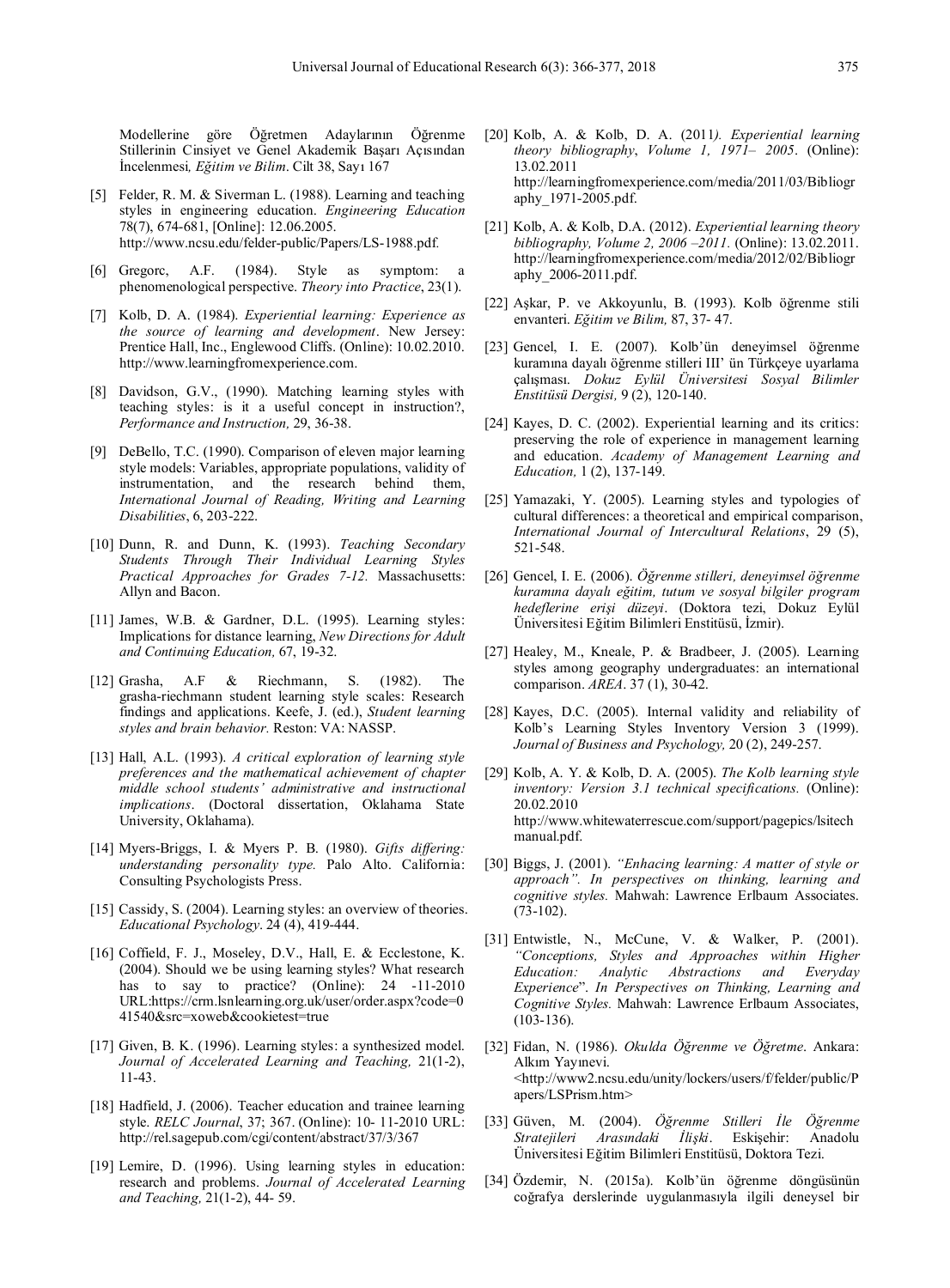çalışma. *Hacettepe Üniversitesi Eğitim Fakültesi Dergisi*, 30 (2): 81-98.

- [35] Kolb, D.A., Boyatzis, R.E. & Mainemelis, C. (2001). *Experiential Learning Theory: Previous Research and New Directions.* (Online): 20.02.2010 http://www.d.umn.edu/~kgilbert/educ5165731/Readings/ex perientiallearning-theory.pdf
- [36] Karasar, N. (2000). *Bilimsel araştırma yöntemleri.* Ankara: Nobel Yayın Dağıtım.
- [37] Özdemir, N., & Kesten, A. (2012). Sosyal bilgiler öğretmen adaylarının öğrenme stilleri ve bazı demografik değişkenlerle ilişkisi. *Atatürk Üniversitesi Sosyal Bilimler Enstitüsü Dergisi*, 16(1), 361-377.
- [38] Büyüköztürk, Ş. (2002). *Sosyal bilimler için veri analizi el kitabı*. Ankara: Pegem A Yayıncılık.
- [39] McCarthy, B., (1987). *The 4MAT system: Teaching to learning styles with right/left mode techniques.* Barrington: Excel, Inc.
- [40] Morris, S. & McCarthy, B. (1990). *4MAT in action II: Sample lesson plans for use with the 4MAT system.* Barrington: Excel, Inc.
- [41] Güneş, T., Güneş, M.H. ve Çelikler, D. (2006). Fen Bilgisi Öğretmenliği Biyoloji II Ders Konularının Öğretilmesinde Kavram Haritası Kullanımının Öğrenci Başarısı Üzerine Etkileri. *Ahi Evran Üniversitesi Kırşehir Eğitim Fakültesi Dergisi,* 7(2), 39-49.
- [42] Gallagher, J.J. (2000). Teaching for understanding and application of science knowledge. *School Science and Mathematics,100(9), 310-319.*
- [43] Öztürk, E. (1999). *Teacher roles in high school biology curriculum implementation*. Master Thesis. Middle East Technical University, Ankara.
- [44] Tobin, K. (1987). Forces which shape the implemented curriculum in high school science and mathematics, *Teaching and Teacher Education*, 3(4), 287-298.
- [45] Bahar, H. H. ve Sülün, A. (2011). Fen bilgisi öğretmen adaylarının öğrenme stilleri, cinsiyet öğrenme stili ilişkisi ve öğrenme stiline göre akademik başarı, *Kastamonu Eğitim Dergisi,* 19(2), 379-386.
- [46] Gencel, İ.E. ve Köse, A. (2011). Fen bilgisi öğretmen adaylarının öğrenme stilleri, öğrenme ve ders çalışma stratejileri ile fen bilgisi öğretimi özyeterlilik inançları arasındaki ilişki. *Eğitimde Kuram ve Uygulama.* 7 (2):311-333 ISSN: 1304-9496. http://eku.comu.edu.tr/index/7/2/iegencel\_akose.pdf
- [47] Köse, A.(2010) *Fen bilgisi öğretmen adaylarının öğrenme stilleri, ders çalışma stratejileri ile fen bilgisi öğretimi öz yeterlik inançları arasındaki ilişki (ÇOMÜ örneği ).* Yüksek Lisans, ÇOMÜ sosyal bilimler enstitüsü.
- [48] Yapıcı, İ. Ü. & Hevedanlı, M. (2012). Biyoloji Öğretmen Adaylarinin Öğrenme Stilleri İle BiyolojiÖğretimine Yönelik Öz-Yeterlik İnançlari Arasindaki İlişki. *Electronic Journal of Education Sciences*, 1(1).
- [49] Ingeç, S. K. (2015). Turkish pre-service physics teachers' preferred learning styles. *Educational Research and Reviews*, 10(4), 403.
- [50] Oskay, Ö. Ö., Erdem, E., Akkoyunlu, B. & Yılmaz, A. (2010). Prospective chemistry teachers' learning styles and learning preferences. *Procedia-Social and Behavioral Sciences,* 2(2), 1362-1367.
- [51] Kemal, Ö., Tataroglu, B. & Alkan, H. (2011). "An examination of multiple intelligence domains and learning styles of pre-service mathematics teachers: Their reflections on mathematics education." *Educational Research and Reviews* 6.2. 168.
- [52] Peker, M. (2009). Pre-service teachers' teaching anxiety about mathematics and their learning styles Eurasia Journal of Mathematics, *Science & Technology Education*, 5(4), 335-345.
- [53] Tuna, A. & Kaçar, A. (2016). The Investıgatıon of The Learnıng Styles Of Pre-Servıce Mathematıcs Teachers By Some Varıables. *International Journal on New Trends in Education & Their Implications (IJONTE)*, 7(2).
- [54] Ateş, A. ve Altun, E. (2008). Bilgisayar ve öğretim teknolojileri eğitimi öğrencilerinin öğrenme biçemleri ve öğrenme tercihleri. *Eğitim Araştırmaları* (*Eurasian Journal of Educational Research)* 30, 1- 16
- [55] Özgür, H. (2013). BÖTE bölümü öğretmen adaylarının öğrenme stillerinin çeşitli değişkenler açısından incelenmesi. *Pamukkale Üniversitesi Eğitim Fakültesi Dergisi*, 34(34), 103-118.
- [56] Numanoğlu, G. ve Şen, B. (2007). Bigisayar ve öğretim teknolojileri eğitim bölümü öğrencilerinin öğrenme stilleri. *Ahi Evran Üniversitesi Kırşehir Eğitim Fakültesi Dergisi (KEFAD)* Cilt 8, Sayı 2, 129-148
- [57] Açışlı, S. (2016). Sınıf Öğretmeni Adaylarının Öğrenme Stilleri ile Eleştirel Düşünme Eğilimlerinin İncelenmesi. *İlköğretim Online*, 15(1).
- [58] Can, Ş. (2011). Sınıf öğretmeni adaylarının öğrenme stilleri ile bazı değişkenler arasındaki ilişkinin araştırılması, *Hacettepe Üniversitesi Eğitim Fakültesi Dergisi*, (41), 70-82.
- [59] Çaycı, B. ve Ünal, E. (2007). Sınıf öğretmeni adaylarının sahip oldukları öğrenme stillerinin çeşitli değişkenlere göre incelenmesi. *Bilim, Eğitim ve Düşünce Dergisi*, 7(3), 1-16.
- [60] Çığdem, G. ve Memiş, A. (2011). Sınıf öğretmenliği adaylarının öğrenme stilleri ve öğretmenlik mesleğine yönelik tutumlarının çeşitli değişkenler açısından incelenmesi. *Cukurova University Faculty of Education Journal*, 40(3).
- [61] Demir, M. K. (2006). Sınıf öğretmeni adaylarının öğrenme stilleri ve sosyal bilgiler öğretimi, *Eğitim Araştırmaları Dergisi*, (23), 28-37.
- [62] Hasırcı, Ö.K. (2006). Sınıf Öğretmenliği Öğrencilerinin Öğrenme Stilleri: Çukurova Üniversitesi, Örneği. *Journal of Theory and Practice in Education*. 2(1):15-25,
- [63] Peker, M. & Mirasyedioğlu, Ş. (2008). Pre-service elementary school teachers' learning styles andattitudes towards mathematics. Eurasia Journal of Mathematics, *Science & Technology Education,* 4(1), 21-26.
- [64] Karademir, E., & Tezel, Ö. (2010). Sınıf öğretmeni adaylarının öğrenme stillerinin demografik değişkenler açısından incelenmesi. *Pamukkale Üniversitesi Eğitim*